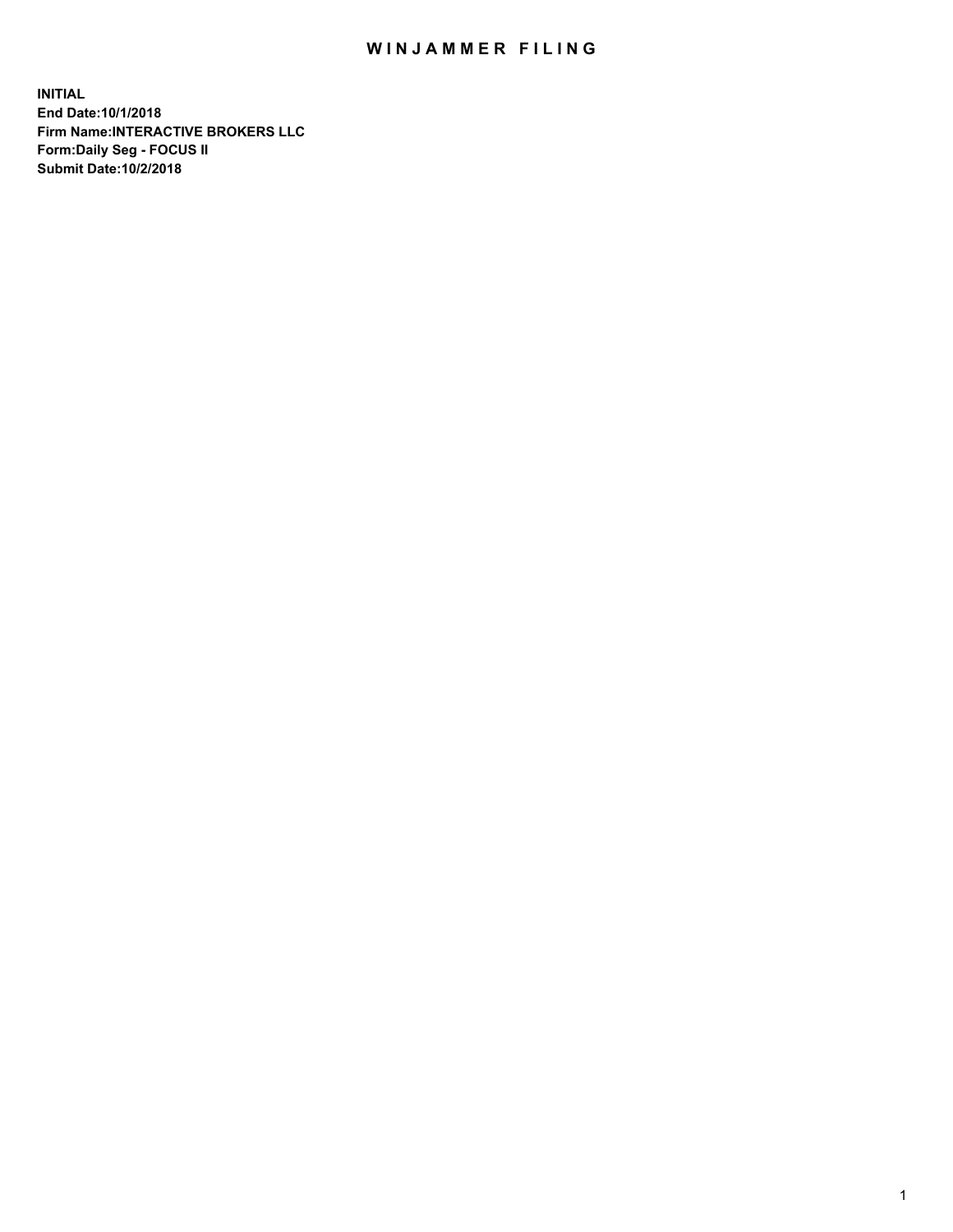**INITIAL End Date:10/1/2018 Firm Name:INTERACTIVE BROKERS LLC Form:Daily Seg - FOCUS II Submit Date:10/2/2018 Daily Segregation - Cover Page**

| Name of Company                                                                                                                                                                                                                                                                                                                | <b>INTERACTIVE BROKERS LLC</b>                                                                  |
|--------------------------------------------------------------------------------------------------------------------------------------------------------------------------------------------------------------------------------------------------------------------------------------------------------------------------------|-------------------------------------------------------------------------------------------------|
| <b>Contact Name</b>                                                                                                                                                                                                                                                                                                            | James Menicucci                                                                                 |
| <b>Contact Phone Number</b>                                                                                                                                                                                                                                                                                                    | 203-618-8085                                                                                    |
| <b>Contact Email Address</b>                                                                                                                                                                                                                                                                                                   | jmenicucci@interactivebrokers.c<br>om                                                           |
| FCM's Customer Segregated Funds Residual Interest Target (choose one):<br>a. Minimum dollar amount: ; or<br>b. Minimum percentage of customer segregated funds required:% ; or<br>c. Dollar amount range between: and; or<br>d. Percentage range of customer segregated funds required between:% and%.                         | $\overline{\mathbf{0}}$<br>$\overline{\mathbf{0}}$<br>155,000,000 245,000,000<br>0 <sub>0</sub> |
| FCM's Customer Secured Amount Funds Residual Interest Target (choose one):<br>a. Minimum dollar amount: ; or<br>b. Minimum percentage of customer secured funds required:%; or<br>c. Dollar amount range between: and; or<br>d. Percentage range of customer secured funds required between:% and%.                            | $\overline{\mathbf{0}}$<br>$\overline{\mathbf{0}}$<br>80,000,000 120,000,000<br>0 <sub>0</sub>  |
| FCM's Cleared Swaps Customer Collateral Residual Interest Target (choose one):<br>a. Minimum dollar amount: ; or<br>b. Minimum percentage of cleared swaps customer collateral required:% ; or<br>c. Dollar amount range between: and; or<br>d. Percentage range of cleared swaps customer collateral required between:% and%. | $\overline{\mathbf{0}}$<br>$\underline{\mathbf{0}}$<br>0 <sub>0</sub><br>0 <sub>0</sub>         |

Attach supporting documents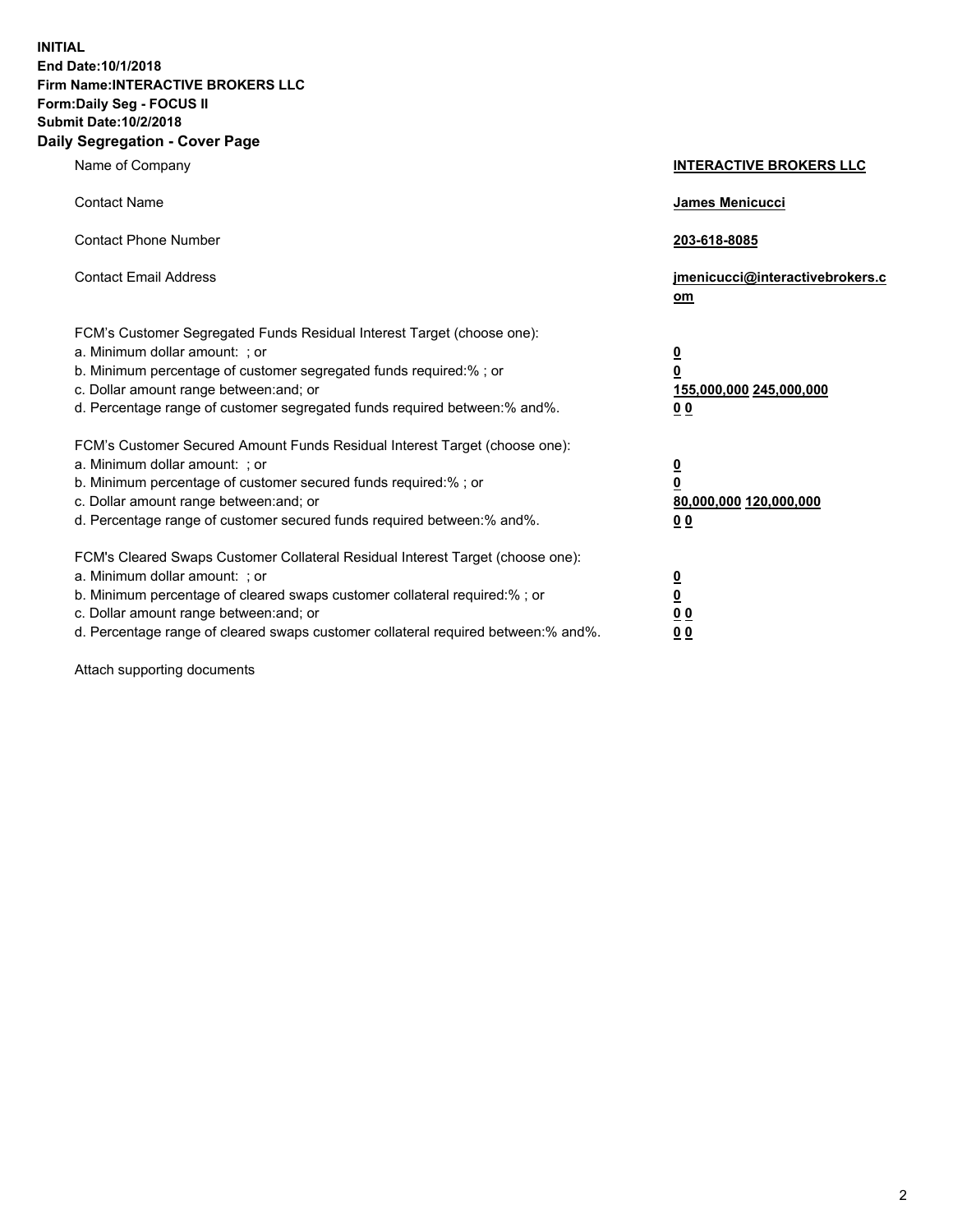## **INITIAL End Date:10/1/2018 Firm Name:INTERACTIVE BROKERS LLC Form:Daily Seg - FOCUS II Submit Date:10/2/2018 Daily Segregation - Secured Amounts**

|     | Daily Segregation - Secured Alliounts                                                                      |                                                 |
|-----|------------------------------------------------------------------------------------------------------------|-------------------------------------------------|
|     | Foreign Futures and Foreign Options Secured Amounts                                                        |                                                 |
|     | Amount required to be set aside pursuant to law, rule or regulation of a foreign                           | $0$ [7305]                                      |
|     | government or a rule of a self-regulatory organization authorized thereunder                               |                                                 |
| 1.  | Net ledger balance - Foreign Futures and Foreign Option Trading - All Customers                            |                                                 |
|     | A. Cash                                                                                                    | 432,075,465 [7315]                              |
|     | B. Securities (at market)                                                                                  | $0$ [7317]                                      |
| 2.  | Net unrealized profit (loss) in open futures contracts traded on a foreign board of trade                  | 11,606,306 [7325]                               |
| 3.  | Exchange traded options                                                                                    |                                                 |
|     | a. Market value of open option contracts purchased on a foreign board of trade                             | 267,414 [7335]                                  |
|     | b. Market value of open contracts granted (sold) on a foreign board of trade                               | -68,161 [7337]                                  |
| 4.  | Net equity (deficit) (add lines 1.2. and 3.)                                                               | 443,881,024 [7345]                              |
| 5.  | Account liquidating to a deficit and account with a debit balances - gross amount                          | 9,632 [7351]                                    |
|     | Less: amount offset by customer owned securities                                                           | 0 [7352] 9,632 [7354]                           |
| 6.  | Amount required to be set aside as the secured amount - Net Liquidating Equity                             | 443,890,656 [7355]                              |
|     | Method (add lines 4 and 5)                                                                                 |                                                 |
| 7.  | Greater of amount required to be set aside pursuant to foreign jurisdiction (above) or line                | 443,890,656 [7360]                              |
|     | 6.<br>FUNDS DEPOSITED IN SEPARATE REGULATION 30.7 ACCOUNTS                                                 |                                                 |
| 1.  | Cash in banks                                                                                              |                                                 |
|     | A. Banks located in the United States                                                                      |                                                 |
|     | B. Other banks qualified under Regulation 30.7                                                             | 66,865,480 [7500]<br>0 [7520] 66,865,480 [7530] |
| 2.  | Securities                                                                                                 |                                                 |
|     | A. In safekeeping with banks located in the United States                                                  | 397,689,412 [7540]                              |
|     | B. In safekeeping with other banks qualified under Regulation 30.7                                         | 0 [7560] 397,689,412 [7570]                     |
| 3.  | Equities with registered futures commission merchants                                                      |                                                 |
|     | A. Cash                                                                                                    | $0$ [7580]                                      |
|     | <b>B.</b> Securities                                                                                       | $0$ [7590]                                      |
|     | C. Unrealized gain (loss) on open futures contracts                                                        | $0$ [7600]                                      |
|     | D. Value of long option contracts                                                                          | $0$ [7610]                                      |
|     | E. Value of short option contracts                                                                         | 0 [7615] 0 [7620]                               |
| 4.  | Amounts held by clearing organizations of foreign boards of trade                                          |                                                 |
|     | A. Cash                                                                                                    | $0$ [7640]                                      |
|     | <b>B.</b> Securities                                                                                       | $0$ [7650]                                      |
|     | C. Amount due to (from) clearing organization - daily variation                                            | $0$ [7660]                                      |
|     | D. Value of long option contracts                                                                          | $0$ [7670]                                      |
|     | E. Value of short option contracts                                                                         | 0 [7675] 0 [7680]                               |
| 5.  | Amounts held by members of foreign boards of trade                                                         |                                                 |
|     | A. Cash                                                                                                    | 95,397,524 [7700]                               |
|     | <b>B.</b> Securities                                                                                       | $0$ [7710]                                      |
|     | C. Unrealized gain (loss) on open futures contracts                                                        | 9,045,857 [7720]                                |
|     | D. Value of long option contracts                                                                          | 267,414 [7730]                                  |
|     | E. Value of short option contracts                                                                         | <u>-68,161</u> [7735] <u>104,642,634</u> [7740] |
| 6.  | Amounts with other depositories designated by a foreign board of trade                                     | 0 [7760]                                        |
| 7.  | Segregated funds on hand                                                                                   | $0$ [7765]                                      |
| 8.  | Total funds in separate section 30.7 accounts                                                              | 569,197,526 [7770]                              |
| 9.  | Excess (deficiency) Set Aside for Secured Amount (subtract line 7 Secured Statement<br>Page 1 from Line 8) | 125,306,870 [7380]                              |
| 10. | Management Target Amount for Excess funds in separate section 30.7 accounts                                | 80,000,000 [7780]                               |
| 11. | Excess (deficiency) funds in separate 30.7 accounts over (under) Management Target                         | 45,306,870 [7785]                               |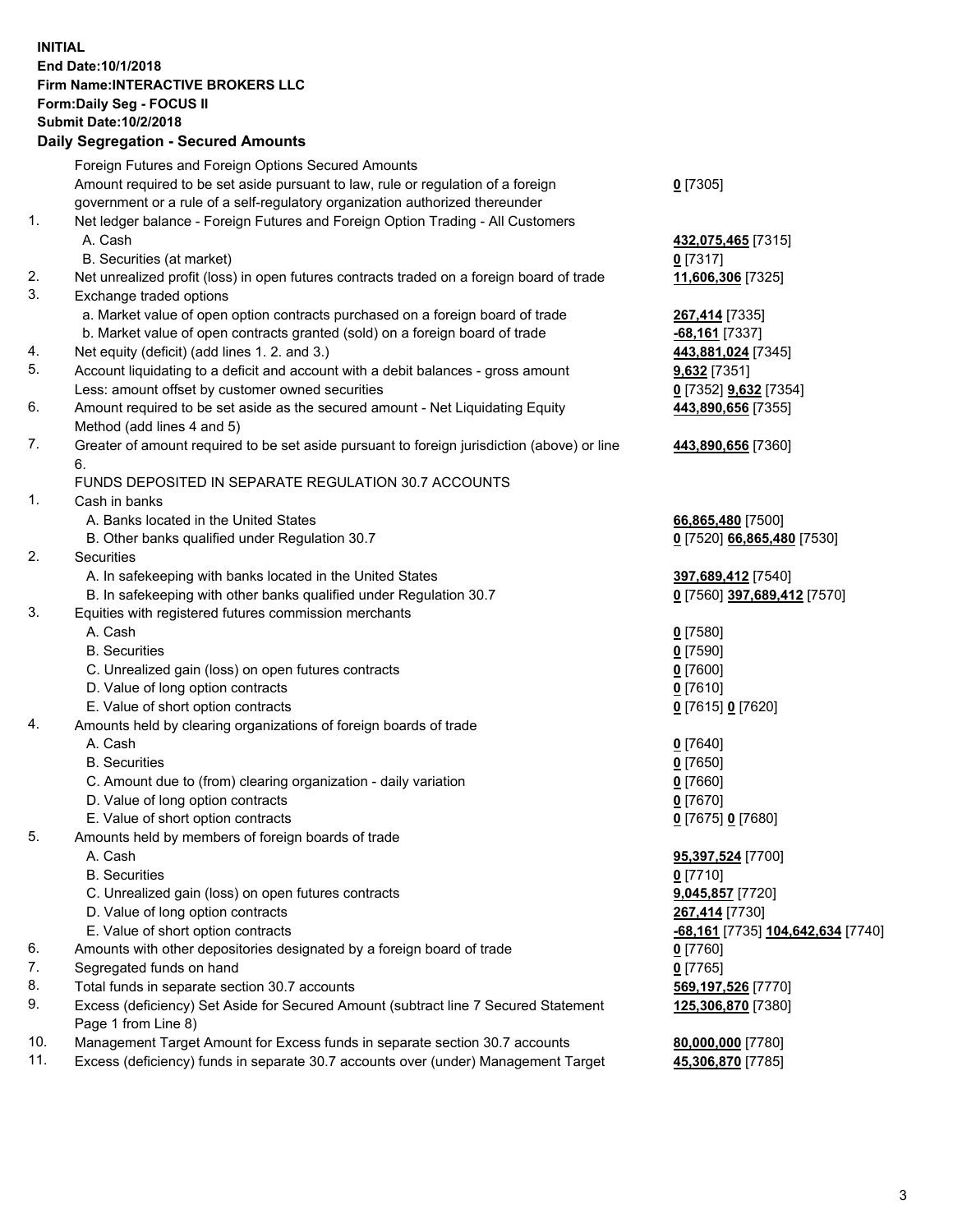**INITIAL End Date:10/1/2018 Firm Name:INTERACTIVE BROKERS LLC Form:Daily Seg - FOCUS II Submit Date:10/2/2018 Daily Segregation - Segregation Statement** SEGREGATION REQUIREMENTS(Section 4d(2) of the CEAct) 1. Net ledger balance A. Cash **4,021,010,348** [7010] B. Securities (at market) **0** [7020] 2. Net unrealized profit (loss) in open futures contracts traded on a contract market **36,485,166** [7030] 3. Exchange traded options A. Add market value of open option contracts purchased on a contract market **301,980,703** [7032] B. Deduct market value of open option contracts granted (sold) on a contract market **-334,480,142** [7033] 4. Net equity (deficit) (add lines 1, 2 and 3) **4,024,996,075** [7040] 5. Accounts liquidating to a deficit and accounts with debit balances - gross amount **170,866** [7045] Less: amount offset by customer securities **0** [7047] **170,866** [7050] 6. Amount required to be segregated (add lines 4 and 5) **4,025,166,941** [7060] FUNDS IN SEGREGATED ACCOUNTS 7. Deposited in segregated funds bank accounts A. Cash **673,214,433** [7070] B. Securities representing investments of customers' funds (at market) **2,347,574,120** [7080] C. Securities held for particular customers or option customers in lieu of cash (at market) **0** [7090] 8. Margins on deposit with derivatives clearing organizations of contract markets A. Cash **34,344,495** [7100] B. Securities representing investments of customers' funds (at market) **1,199,537,090** [7110] C. Securities held for particular customers or option customers in lieu of cash (at market) **0** [7120] 9. Net settlement from (to) derivatives clearing organizations of contract markets **2,195,740** [7130] 10. Exchange traded options A. Value of open long option contracts **302,097,044** [7132] B. Value of open short option contracts **-334,589,615** [7133] 11. Net equities with other FCMs A. Net liquidating equity **0** [7140] B. Securities representing investments of customers' funds (at market) **0** [7160] C. Securities held for particular customers or option customers in lieu of cash (at market) **0** [7170] 12. Segregated funds on hand **0** [7150] 13. Total amount in segregation (add lines 7 through 12) **4,224,373,307** [7180] 14. Excess (deficiency) funds in segregation (subtract line 6 from line 13) **199,206,366** [7190] 15. Management Target Amount for Excess funds in segregation **155,000,000** [7194] **44,206,366** [7198]

16. Excess (deficiency) funds in segregation over (under) Management Target Amount Excess